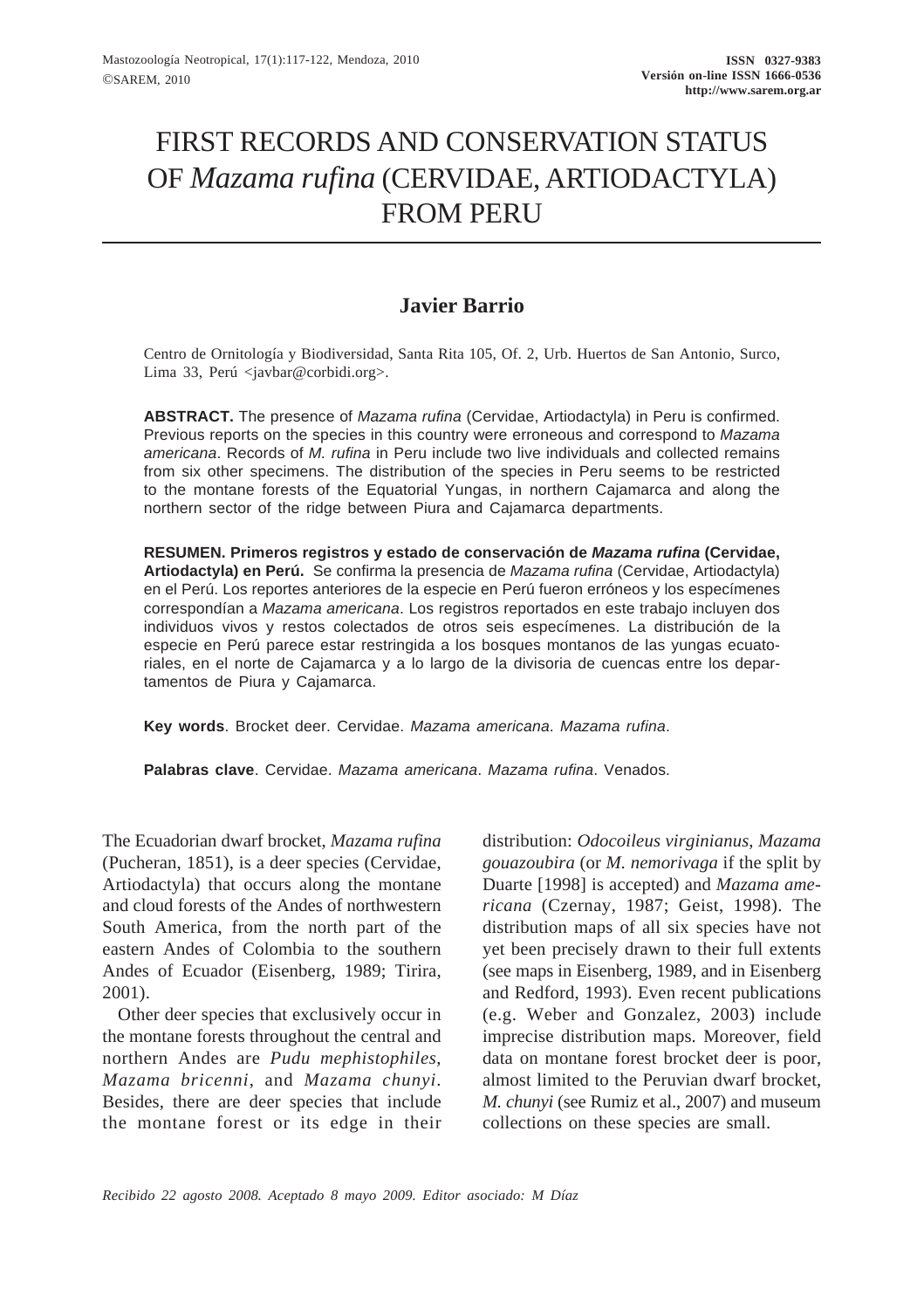#### 118 Mastozoología Neotropical, 17(1):117-122, Mendoza, 2010 J Barrio http://www.sarem.org.ar

Some of the difficulties in knowing the distribution of brocket deer species are explained by the high diversity of *Mazama* species in the area and in all of South America. The diversity of *Mazama* is paralleled by the difficulty in the identification of its species and the complexity of its taxonomy as can be seen in Allen (1915), Hershkovitz (1959), and Geist (1998). Allen (1915) recognized four more species throughout the montane and cloud forests of northwestern South America—*M. tschudii*, *M. zetta*, *M. gualea* and *M. zamora*. These four species are currently included as subspecies of either *M. americana* or *M. gouazoubira* (Cabrera, 1961; Czernay, 1987; Wilson and Reeder 2005).

*M. rufina* was previously included in the Peruvian mammal list (Pacheco et al., 1995) based on wrongly identified photographs of two *M. americana* subspecies, as were later analyzed by myself. The general area where *M. rufina* lives in the northern Andes of Peru is also inhabited by *M. a. zamora* and *M. a. gualea* which meet their distribution there. Besides *M. americana*, *M. gouazoubira* was also recorded in northern Peru montane and cloud forests, in Colan, Amazonas Department (Butchart et al., 1995), but no specimen has been collected from Peru higher than 300 m. As for *M. americana* in Peru, several montane forest museum collection records exist, one as high up as  $2500$  m (Sanborn, 1953). In this article, I mention the first reports for *M. rufina* in Peru.

Localities at the northern Andes of Peru were visited for 2-3 days each, from June 2005 to August 2006, interviewing locals, and walking available trails crossing forests. Most of trails only crossed small isolated montane forest patches. The only exception was the large continuous forest in and around the Tabaconas Namballe National Sanctuary (TNNS, northern Cajamarca Department).

To determine the presence of *M. rufina*, I established a presence and absence index in the field, based on: 1) the species was observed by me, 2) remains from the species were found in the field or in possession of local people, and 3) local people described the species with

detail. The first two indicators are unambiguous and definitive after analysis of the remains. The third indicator was based on unstructured interviews directed to local people living close to the forests and to local hunters. The interviews were not guided, and the locals were free to describe all deer species occurring in the area. I only interrupted to ask for details, especially size and color of some parts. Tissue samples were taken when remains from individuals were collected.

The first precise report of *M. rufina* in Peru took place in July 2005 when a resident from Tabaconas, a town at the northern Andes of Peru, captured a pregnant female that was run down by his dog (**Fig. 1A**). The female died the next day and only the skin was saved by the Tabaconas resident. The female was photographed while alive and the photo was sent to Lima by a WWF assistant in the area. The species was identified from the photograph. The skin was later collected by the author in February 2006, confirming the preliminary identification.

Another seven individuals were identified while researching the area (**Table 1**). Five specimens were determined from collected remains in the hands of local people—a complete skin, a skull and three front feet. One individual was found alive, recently captured by local people, and remains from another individual were found in the field by a colleague while researching vegetation in a shared expedition. All records from remains collected by locals were tracked down to the location where the animals were hunted or captured, all of which occurred from July 2005 through January 2006. The altitudes where the animals were either hunted or captured by locals ranged from 1790 to 2600 m, with oral records up to 2970 m.

The specimen found in the field was located inside the TNNS at 3250 m. The scattered remains included a broken skull, a front foot and dispersed hair, most probably leftovers of an individual killed by a puma (*Puma concolor*). This record was the only one found inside a Peruvian protected area, although most of the TNNS was not surveyed due to very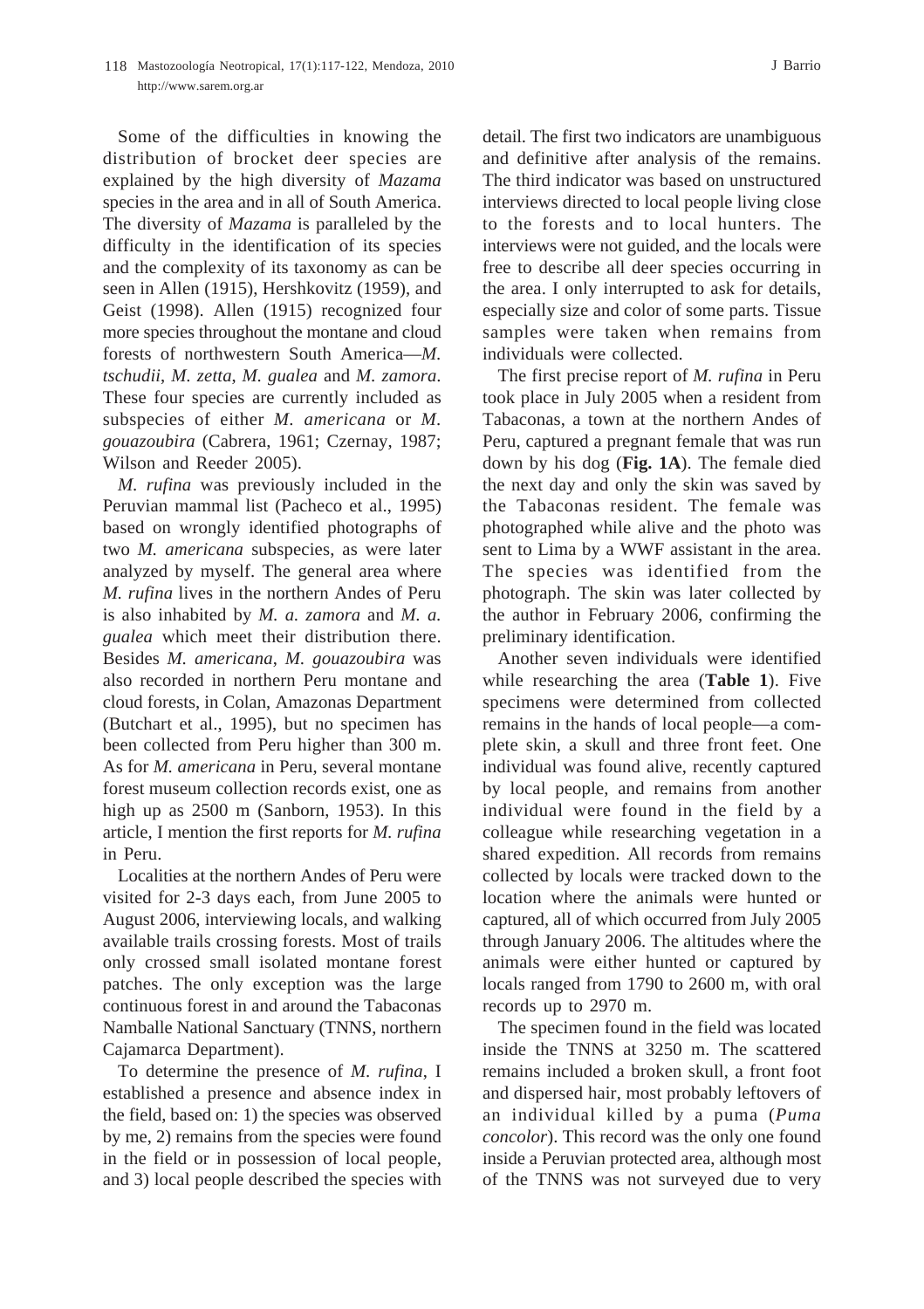

**Fig. 1**. A. *Mazama rufina* female from Tabaconas, Cajamarca, Peru. Photo credit: Walter La Torre. B. Young male *Mazama rufina* captured alive and kept captive by local inhabitants in San José de Alianza, near the Huamantanga forest, northern Cajamarca, Peru. Photo credit: Javier Barrio.

#### **Table 1**

Collected *Mazama rufina* remains from in the field. CORBIDI stands for the scientific collection of the Centro de Ornitología y Biodiversidad (Center for Ornithology and Biodiversity), at Lima, Peru. S = sex,  $M =$  male,  $F =$  female. The latitude (LAT) and longitude (LONG) are stated in the reference coordinate World Geodetic System of 1984 (WGS 84). ALT = altitude in meters.

| <b>Museum Number</b> | <b>Sample</b>              | S | <b>Department</b> | Locality             | <b>LAT</b> | <b>LONG</b>                                        | <b>ALT</b> |
|----------------------|----------------------------|---|-------------------|----------------------|------------|----------------------------------------------------|------------|
| CORBIDI 0016         | $Skull +$<br>forefoot      | M | Cajamarca         | Lagunas Arreviatadas |            | $0.5^{\circ}14'03''$ 79°17'06" 3250                |            |
| CORBIDI 0017         | Skull                      | F | Piura             | Cerro Las Cuevas     |            | $05^{\circ}01'48''$ 79°21'00" 2000                 |            |
| CORBIDI 0020         | Skin                       | F | Cajamarca         | Tabaconas            |            | 05°19'06" 79°17'22" 1790                           |            |
| CORBIDI 0021         | Forefoot                   | M | Cajamarca         | Pajonal              |            | 05°16'53" 79°15'44" 2450                           |            |
| CORBIDI 0022         | Forefoot                   | F | Cajamarca         | Cruz chiquita        |            | 05°18'43" 79°18'46" 2600                           |            |
| CORBIDI 0023         | Forefoot                   | F | Piura             | Shumaya              |            | 05°21'12" 79°20'55" 2115                           |            |
| CORBIDI 0024         | $Skin + feet$              | F | Cajamarca         | Tabaconas            |            | 05°18'15" 79°17'28" 1860                           |            |
| CORBIDI 0029         | Hair from<br>live specimen | M | Cajamarca         | San José de Alianza  |            | $05^{\circ}42^{\prime}01^{\prime\prime}$ 78°56'25" | 1900       |

difficult accessibility. The montane forest the species inhabits extended from 1750 to around 3300 m in the area. All specimens with corresponding tissue samples are deposited at the scientific collection of the Centro de Ornitología y Biodiversidad (Center for Ornithology and Biodiversity), Lima, Peru.

The southernmost location reported for *M. rufina* is the Huamantanga forest, Cajamarca Department, located at 5º 42' S, 78º 56' W. There, a young male was captured alive and kept captive by local inhabitants (**Fig. 1B**). The distribution of the species seems to stop at the North Peru Low (NPL) or Huancabamba Depression, a known barrier for bird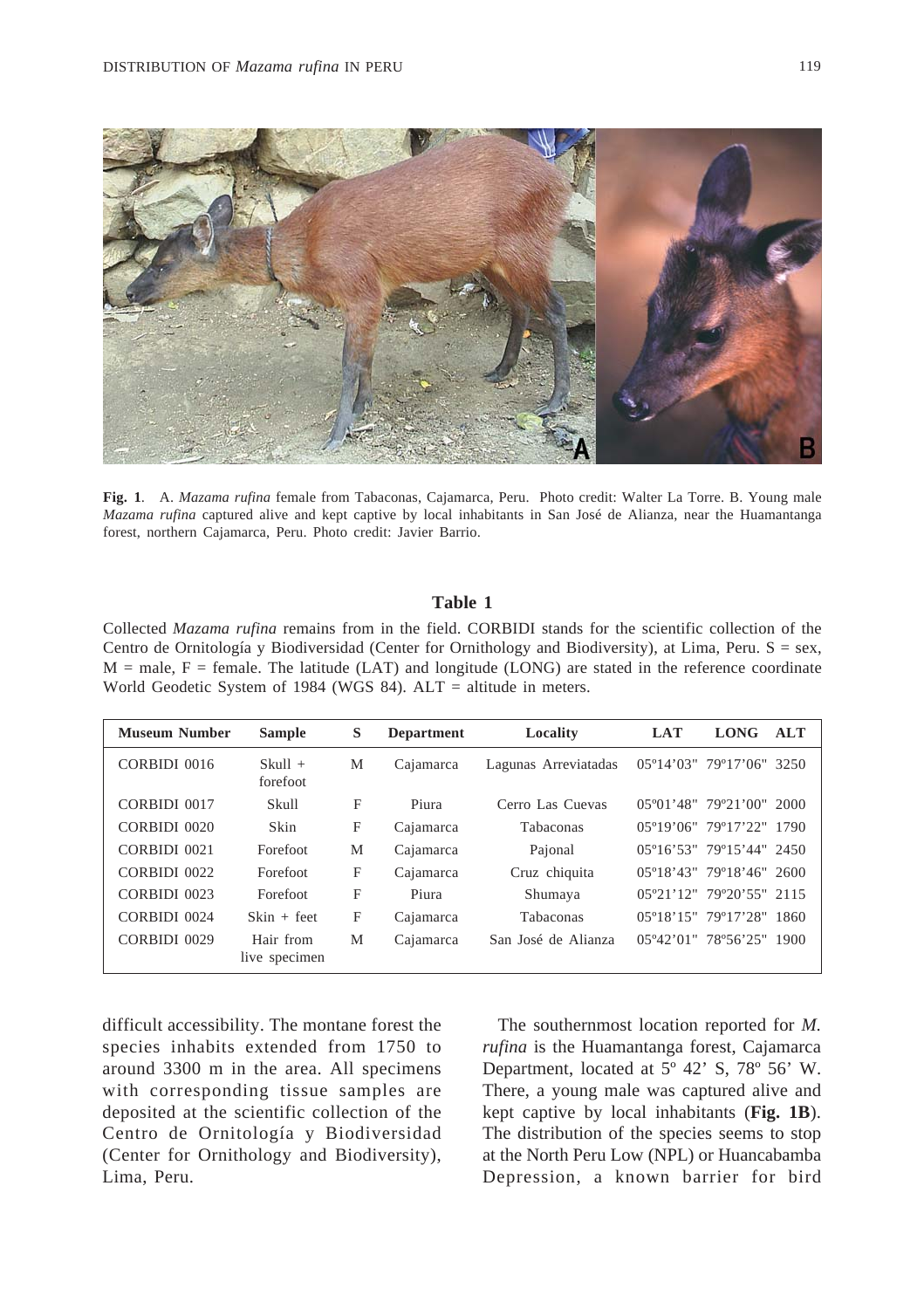distributions (Vuilleumier, 1984), but not as important for small mammals (Pearson, 1982).

The two previous records of the species in Peru (Pacheco, 2002; Amanzo et al., 2003) were based on misidentified captive individuals, as was verified by photographs provided. Both seem to belong to *M. americana*. Neither of the individuals included the diagnostic characteristics of *M. rufina*. These are cinnamon red hair throughout the body, black lower legs, white border of relatively small black ears including white interspersed hair on the inner side, and a black mask on the head extending from the nose to the nape, including chin but not cheeks (Czernay, 1987). Also, it has small white mental and narial patches (Hershkovitz, 1982; Czernay, 1987) and pointed ears. It seems that the subspecies that led to the confusion include a young *M. a. zamora* from the eastern slope of the Andes of north Peru and Ecuador (record from Amanzo et al., 2003), and a small subspecies

(an undescribed subspecies or *M. a. gualea*) from the western slope of the Andes of south Ecuador and north Peru (see photo in page 534 in Pacheco, 2002).

The species, until now, has only been recorded unambiguously from 1) the Tabaconas massif, 2) the east of Mancucur, well north of the Manta Mountains, 3) the Huamantanga forest west of Jaen, on the Corcovado cordillera, and 4) highlands of the Samaniego River. If we include oral records that clearly describe the species, we could add the Manta Mountains to the distribution of the species in Peru (see **Fig. 2**). The individual records are distributed along the montane forests of the ridge that separates the department of Piura from north Cajamarca, and a branch range to the east, all of them north of the NPL.

As was described above, the Ecuadorian dwarf brocket, *M. rufina*, occurs from the north part of the central Andes of Colombia to the



**Fig. 2**. Localities where *Mazama rufina* was recorded in Peru. White circles with black borders indicate either collected remains from the species or live specimens. Black dots with white borders indicate places where oral records clearly described the species.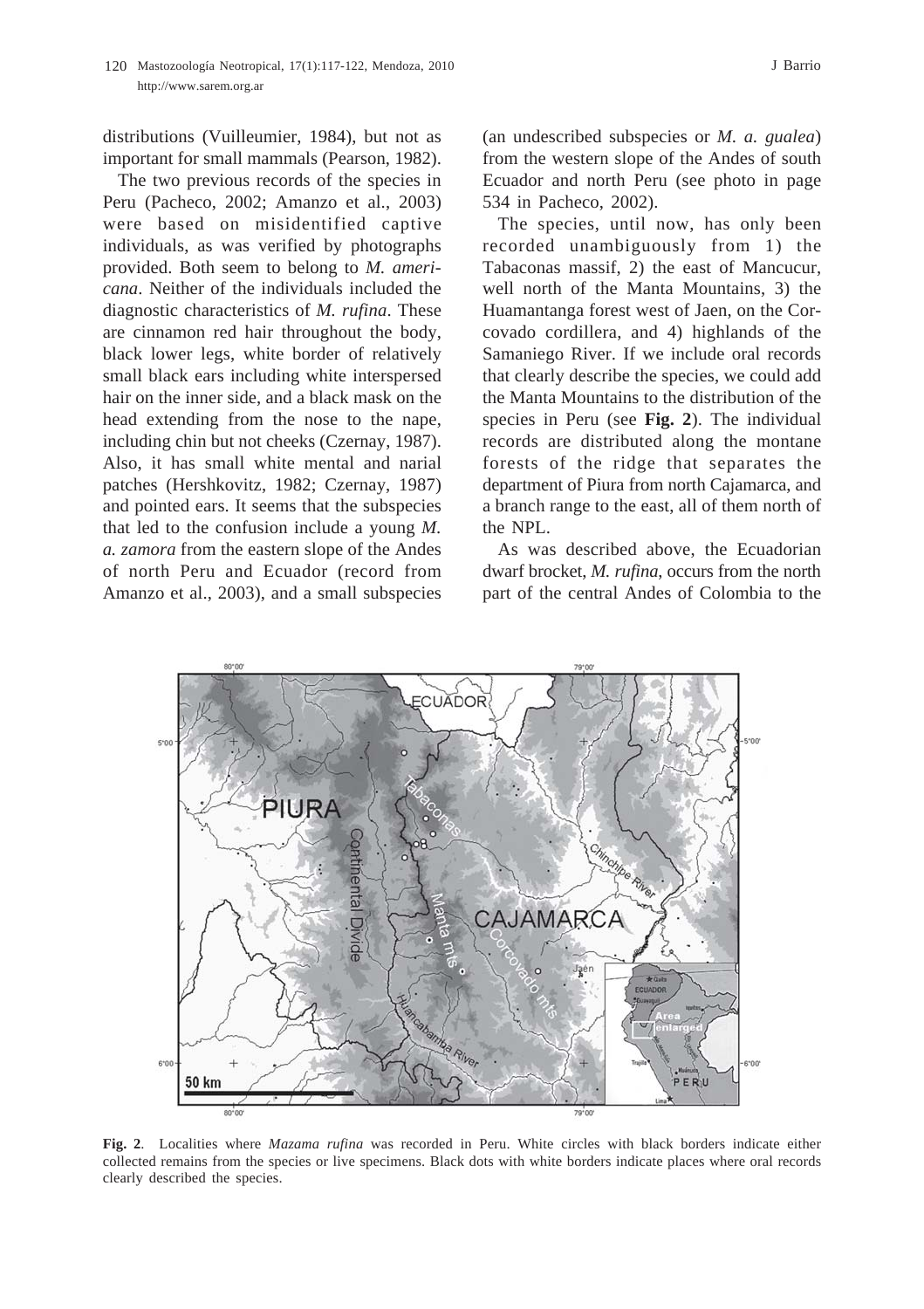northern Andes of Peru, at the north side of the Huancabamba Depression or NPL. The known altitudinal distribution in Peru ranges from 1790 to 3250 m, always inside humid montane forests.

Although the NPL is not a barrier for most small mammals (Pearson, 1982; Pacheco and Patterson, 1992), much less for a medium-sized one, it appears to be one for species specialized on humid montane forests (Albuja and Patterson, 1996; Vivar et al., 1997). That specialization may have deterred *M. rufina* from crossing the large gaps of dry forest and Andean grassland into the eastern Andean humid forests to the southeast. The presence of northern pudu, *P. mephistophiles*, in the eastern Andean montane forests of Peru should not be considered a competitive restriction for the brocket deer and much less as a competitive exclusion, given that both species coexist north of the NPL (Barnett, 1999; Tirira, 2007). There seems to be enough size difference and niche partitioning in the form of differentiation in altitude use between both species (Tirira, 2007) as to allow for coexistence.

The main threat endured by *M. rufina* in the studied area is habitat loss. Most new records of *M. rufina* were found in a heavily degraded and deforested area (CDC, 2002). The humid montane forest is reduced to patches in most of the area, so that the brocket population might be fragmented with some subpopulations probably isolated.

If the distribution range is continuous, its total range in Peru would be around 400 to 450 km2 , an area calculated using the Arc View 3.2 GIS and based only on the location of current records, the location of montane forests and the altitude range. However, it does not take into account the severe fragmentation of the forest, or the areas without forest. Considering the distribution area of the montane forest and the heavy fragmentation and current loss of the forests *M. rufina* inhabits in Peru, the species should be considered as Endangered (EN) in Peru using Criteria B1ab(ii, iii) (IUCN, 2001). These criteria are extent of occurrence estimated to be less than 5000 km2 , and estimates indicating

a severely fragmented range and a projected continued decline in area of occupancy and quality of habitat (IUCN, 2001).

**Acknowledgements**. The study was mostly funded by the Threatened Species Initiative, developed by Conservation International (CI). In Peru, the program is carried on through the "Maria Koepcke fellowships," coordinated between CI and the Peruvian Association for Nature Conservation – APECO. The equipment used was bought for other deer projects, previously funded by Lincoln Park Zoo, Wildlife Conservation Society, and Idea Wild. The visit to Tabaconas Namballe National Sanctuary was funded by the Conservation Data Center and World Wildlife Fund – Peru. Walter La Torre obtained the first photograph and greatly helped in the field. Several people provided remains of brocket deer in the studied areas, allowed me to look at live and collected specimens, assisted with travel support, and supplied photographs of previously captured individuals. Michael Valqui reviewed an early draft. Andrew Noss and Diego Lizcano gave invaluable comments and suggestions to improve the manuscript.

### **LITERATURE CITED**

- ALBUJA L and BD PATTERSON. 1996. A new species of northern shrew-opossum (Paucituberculata: Caenolestidae) from the Cordillera del Cóndor, Ecuador. Journal of Mammalogy 77:41-53.
- ALLEN JA. 1915. Notes on American deer of the genus *Mazama*. Bulletin of the American Museum of Natural History 34:521-553.
- AMANZO J, R ACOSTA, C AGUILAR, K ECKHARDT, S BALDEÓN, and T PEQUEÑO. 2003. Evaluación biológica rápida del Santuario Nacional Tabaconas – Namballe y zonas aledañas. Informe WWF – OPP: QM-91. World Wildlife Fund – Perú.
- BARNETT A. 1999. Small mammals of the Cajas Plateau, southern Ecuador: Ecology and natural history. Bulletin of the Florida Museum of Natural History 42:161-217.
- BUTCHART SHM, R BARNES, CWN DAVIES, M FERNÁNDEZ, and N SEDDON. 1995. Threatened mammals of the Cordillera de Colán, Peru. Oryx 29:275-281.
- CABRERA A. 1961. Catálogo de los Mamíferos de América del Sur. Vol II (Sirenia – Perissodactyla – Artiodactyla – Lagomorpha – Rodentia – Cetacea). Revista del Museo Argentino de Ciencias Naturales "Bernardino Rivadavia", Ciencias Zoológicas 4:309- 732.
- CENTRO DE DATOS PARA LA CONSERVACIÓN (CDC). 2002. Identificación de sitios prioritarios para la conservación en la Ecorregión Yungas Peruanas (Perú). Proyecto GEF–UNEP GF/1010–00–14. Centro de Datos para la Conservación-Universidad Nacional Agraria La Molina, La Molina, Perú.